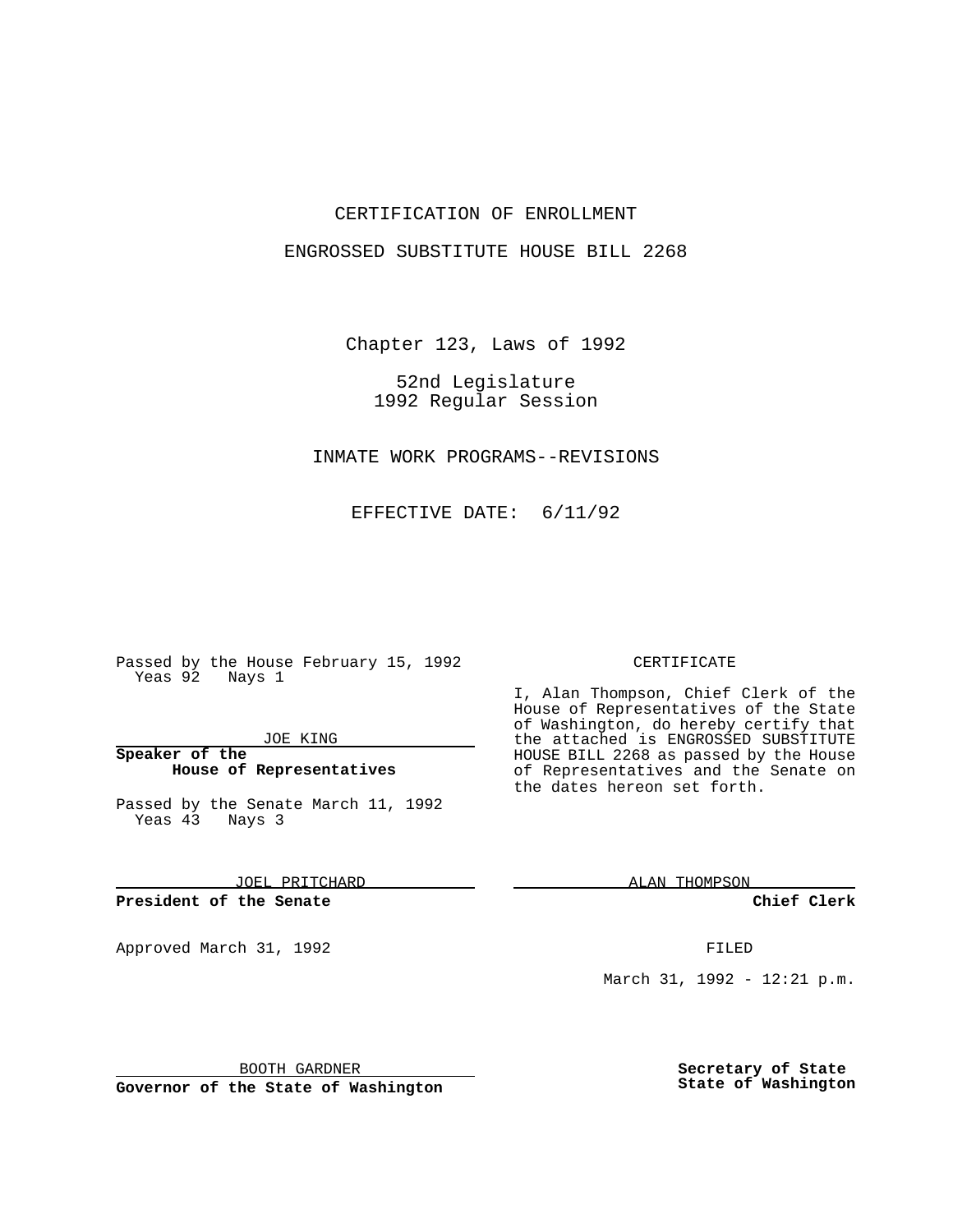# **ENGROSSED SUBSTITUTE HOUSE BILL 2268** \_\_\_\_\_\_\_\_\_\_\_\_\_\_\_\_\_\_\_\_\_\_\_\_\_\_\_\_\_\_\_\_\_\_\_\_\_\_\_\_\_\_\_\_\_\_\_

\_\_\_\_\_\_\_\_\_\_\_\_\_\_\_\_\_\_\_\_\_\_\_\_\_\_\_\_\_\_\_\_\_\_\_\_\_\_\_\_\_\_\_\_\_\_\_

Passed Legislature - 1992 Regular Session

## **State of Washington 52nd Legislature 1992 Regular Session**

**By** House Committee on Human Services (originally sponsored by Representatives Hargrove, Winsley, Prentice, Leonard, Hochstatter, H. Myers, Riley, Roland, May, Bowman, Van Luven, Chandler and Inslee; by request of Department of Corrections)

Read first time 01/24/92.

1 AN ACT Relating to inmate work programs; and amending RCW 72.09.100 2 and 82.29A.130.

3 BE IT ENACTED BY THE LEGISLATURE OF THE STATE OF WASHINGTON:

4 **Sec. 1.** RCW 72.09.100 and 1990 c 22 s 1 are each amended to read 5 as follows:

 It is the intent of the legislature to vest in the department the power to provide for a comprehensive inmate work program and to remove statutory and other restrictions which have limited work programs in the past. For purposes of establishing such a comprehensive program, the legislature recommends that the department consider adopting any or all, or any variation of, the following classes of work programs:

12 (1) CLASS I: FREE VENTURE INDUSTRIES. The employer model 13 industries in this class shall be operated and managed in total or in 14 part by any profit or nonprofit organization pursuant to an agreement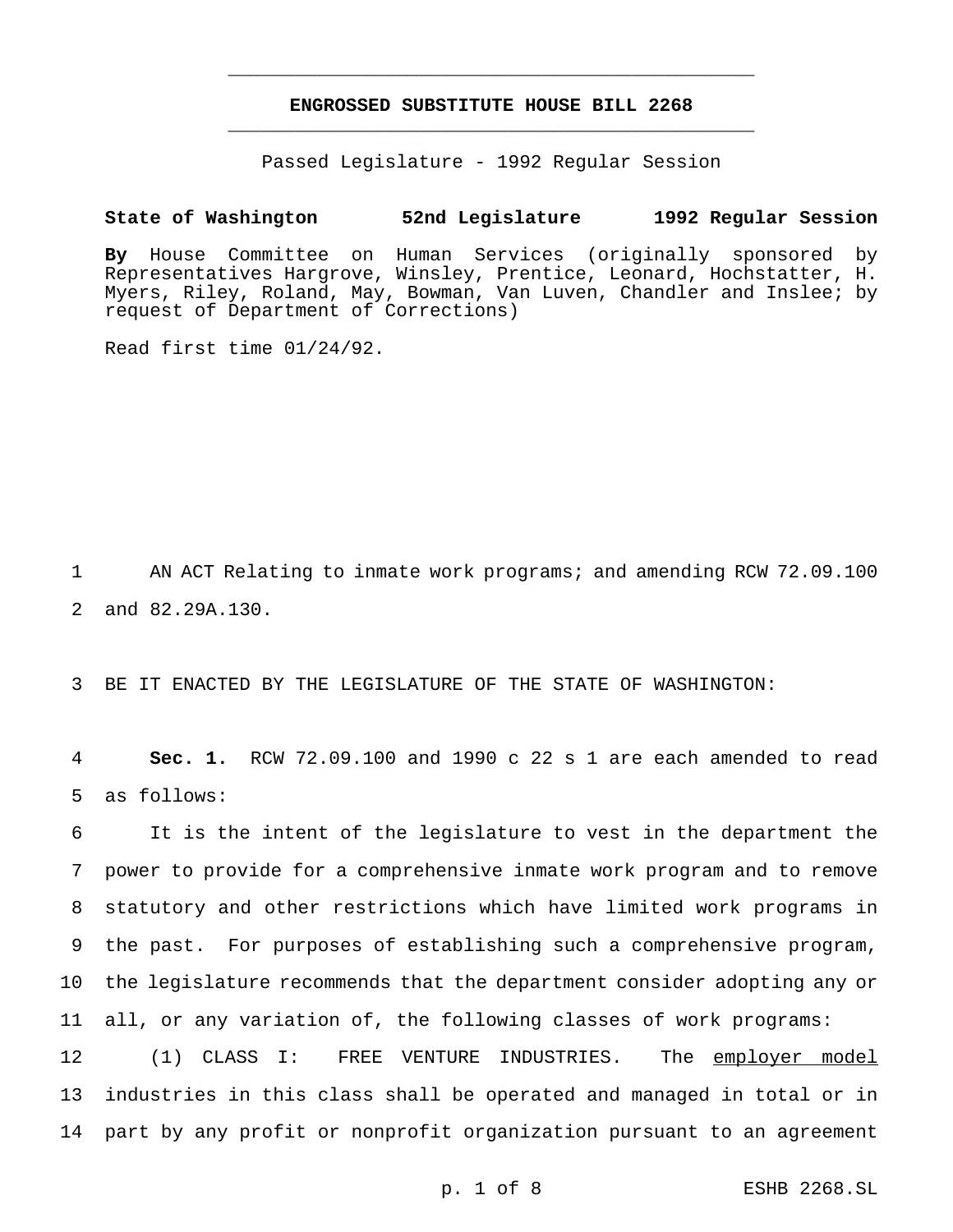between the organization and the department. The organization shall produce goods or services for sale to both the public and private sector.

 The customer model industries in this class shall be operated and managed by the department to provide Washington state manufacturers or businesses with products or services currently produced or provided by out-of-state or foreign suppliers. The correctional industries board 8 of directors shall review these proposed industries before the 9 department contracts to provide such products or services. The review shall include an analysis of the potential impact of the proposed 11 products and services on the Washington state business community and labor market.

 The department of corrections shall supply appropriate security and custody services without charge to the participating firms.

 Inmates who work in free venture industries shall do so at their 16 own choice. They shall be paid a wage ((not less than sixty percent of 17 the approximate prevailing wage within the state for the occupation)) comparable to the wage paid for work of a similar nature in the 19 <u>locality in which the industry is located</u>, as determined by the 20 director of ((the)) correctional industries ((division)). If the 21 director ((finds that he)) cannot reasonably determine the comparable wage, then the pay shall not be less than the federal minimum wage.

 (2) CLASS II: TAX REDUCTION INDUSTRIES. Industries in this class shall be state-owned and operated enterprises designed to reduce the costs for goods and services for tax-supported agencies and for nonprofit organizations. The industries selected for development within this class shall, as much as possible, match the available pool of inmate work skills and aptitudes with the work opportunities in the free community. The industries shall be closely patterned after private sector industries but with the objective of reducing public ESHB 2268.SL p. 2 of 8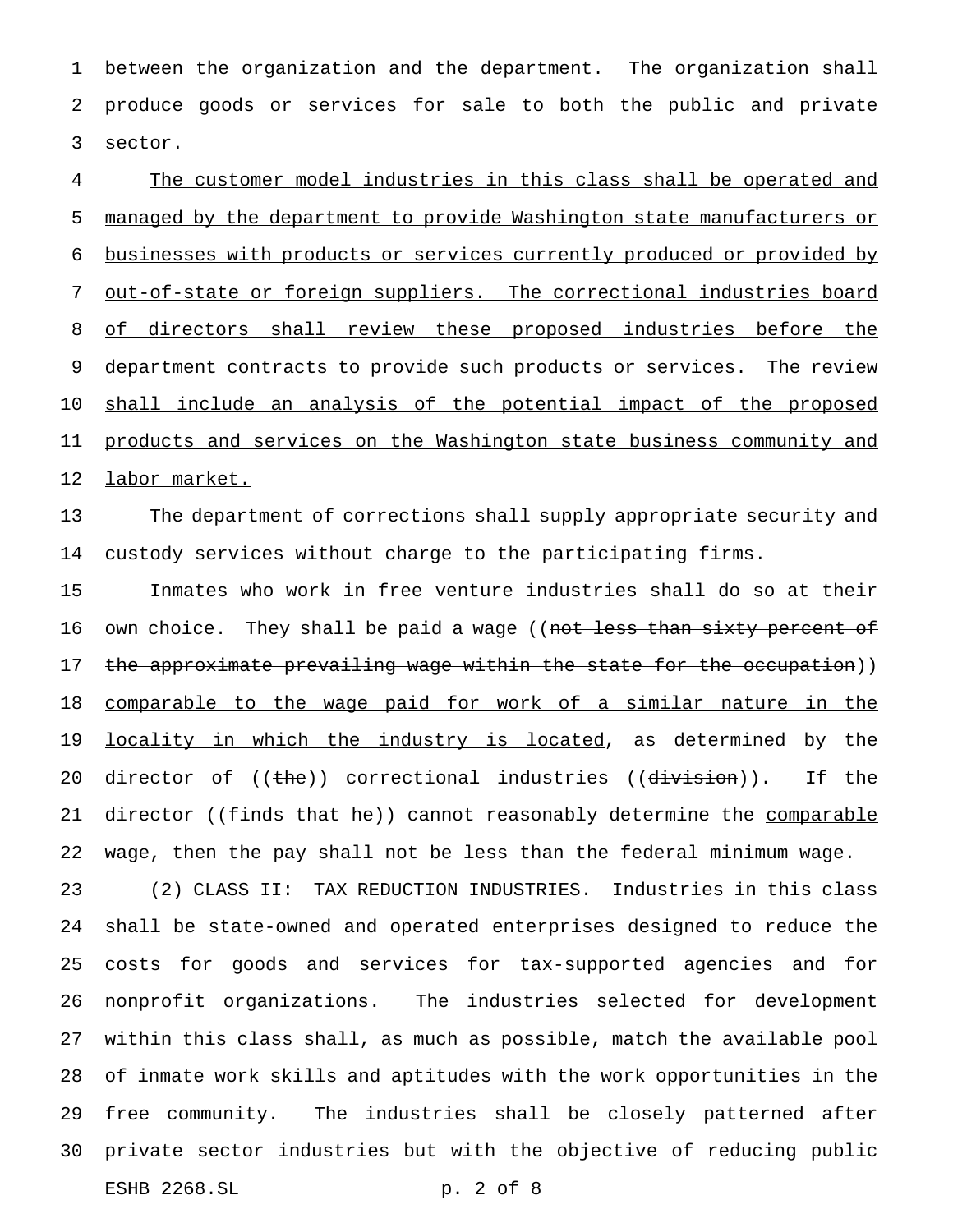support costs rather than making a profit. The products and services of this industry, including purchased products and services necessary for a complete product line, may be sold to public agencies, to nonprofit organizations, and to private contractors when the goods purchased will be ultimately used by a public agency or a nonprofit organization. Clothing manufactured by an industry in this class may be donated to nonprofit organizations that provide clothing free of charge to low-income persons. Correctional industries products and services shall be reviewed by the correctional industries board of directors before offering such products and services for sale to private contractors. The board of directors shall conduct a yearly marketing review of the products and services offered under this subsection. Such review shall include an analysis of the potential impact of the proposed products and services on the Washington state business community. To avoid waste or spoilage and consequent loss to the state, when there is no public sector market for such goods, byproducts and surpluses of timber, agricultural, and animal husbandry enterprises may be sold to private persons, at private sale. Surplus 19 ((by-products)) byproducts and surpluses of timber, agricultural and animal husbandry enterprises that cannot be sold to public agencies or to private persons may be donated to nonprofit organizations. All sales of surplus products shall be carried out in accordance with rules prescribed by the secretary.

 Security and custody services shall be provided without charge by the department of corrections.

 Inmates working in this class of industries shall do so at their own choice and shall be paid for their work on a gratuity scale which 28 shall not exceed the ((federal minimum)) wage paid for work of a similar nature in the locality in which the industry is located and which is approved by the director of correctional industries.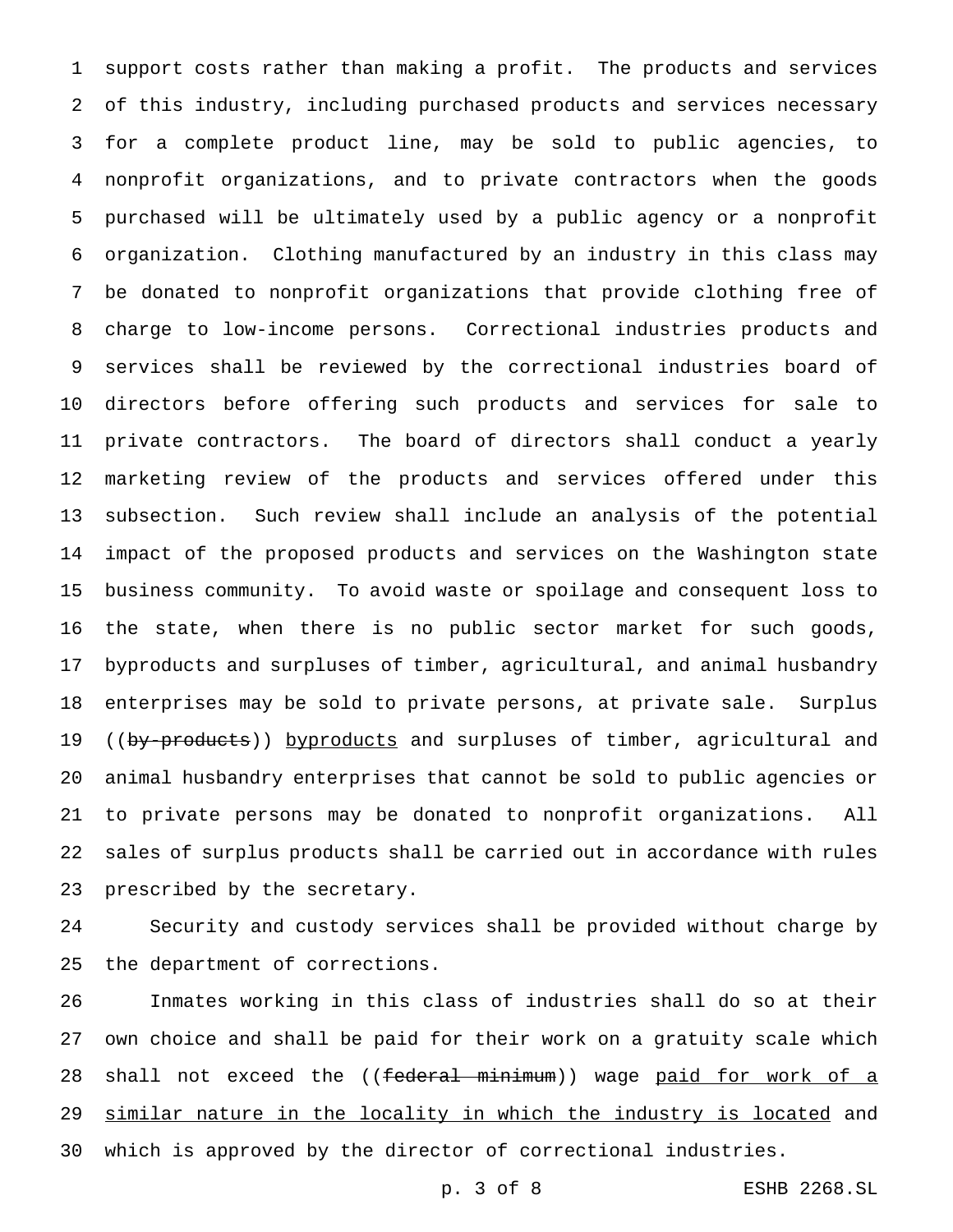(3) CLASS III: INSTITUTIONAL SUPPORT INDUSTRIES. Industries in this class shall be operated by the department of corrections. They shall be designed and managed to accomplish the following objectives: (a) Whenever possible, to provide basic work training and experience so that the inmate will be able to qualify for better work both within correctional industries and the free community. It is not intended that an inmate's work within this class of industries should be his or her final and total work experience as an inmate.

 (b) Whenever possible, to provide forty hours of work or work training per week.

 (c) Whenever possible, to offset tax and other public support costs.

 Supervising, management, and custody staff shall be employees of the department.

 All able and eligible inmates who are assigned work and who are not working in other classes of industries shall work in this class.

 Except for inmates who work in work training programs, inmates in this class shall be paid for their work in accordance with an inmate gratuity scale. The scale shall be adopted by the secretary of corrections.

 (4) CLASS IV: COMMUNITY WORK INDUSTRIES. Industries in this class shall be operated by the department of corrections. They shall be designed and managed to provide services in the inmate's resident community at a reduced cost. The services shall be provided to public agencies, to persons who are poor or infirm, or to nonprofit organizations.

 Inmates in this program shall reside in facilities owned by, contracted for, or licensed by the department of corrections. A unit of local government shall provide work supervision services without charge to the state and shall pay the inmate's wage.

ESHB 2268.SL p. 4 of 8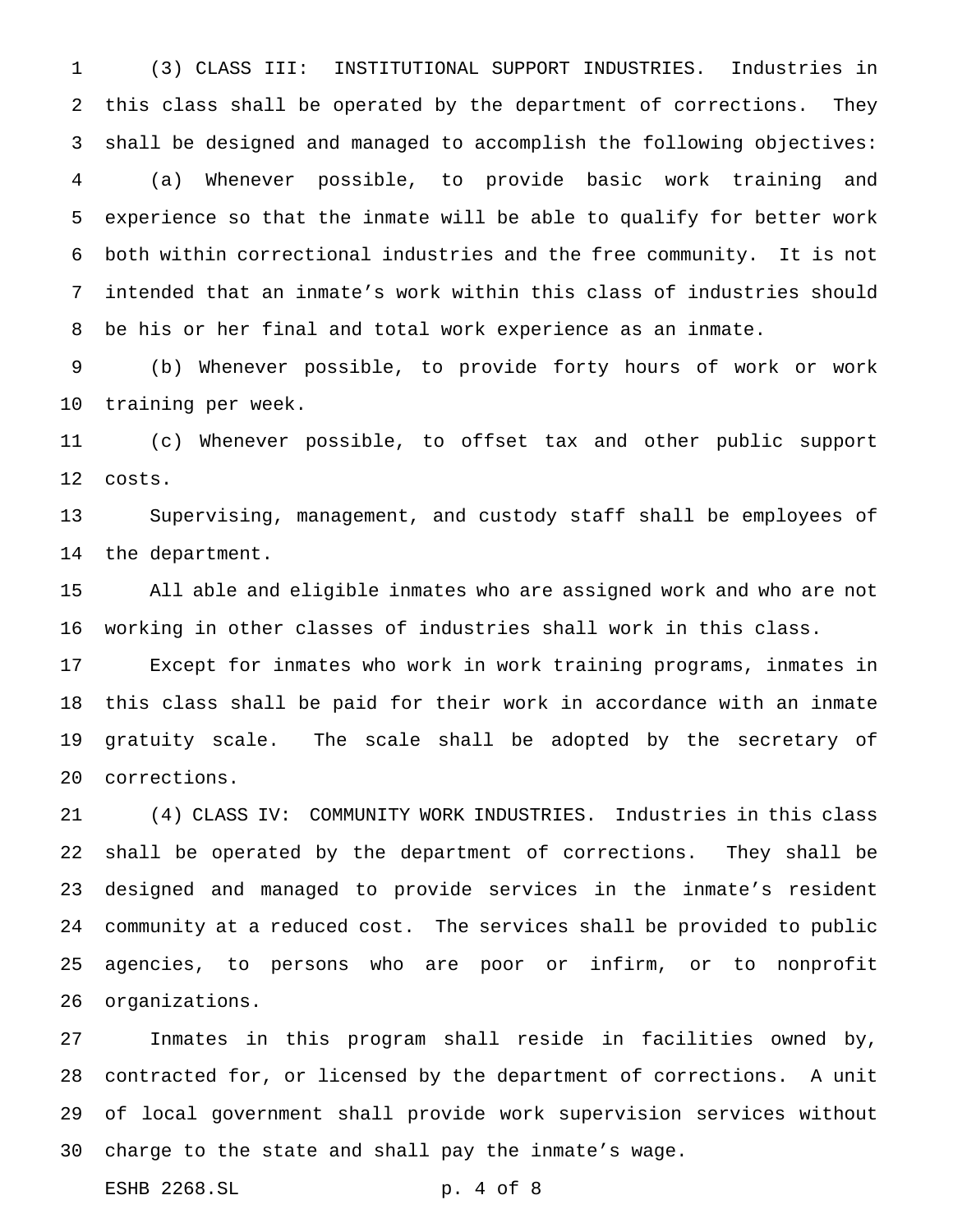The department of corrections shall reimburse participating units of local government for liability and workers compensation insurance costs.

 Inmates who work in this class of industries shall do so at their own choice and shall receive a gratuity which shall not exceed the ((minimum)) wage paid for ((their)) work of a similar nature in the locality in which the industry is located.

 (5) CLASS V: COMMUNITY SERVICE PROGRAMS. Programs in this class shall be subject to supervision by the department of corrections. The purpose of this class of industries is to enable an offender, placed on community supervision, to work off all or part of a community service order as ordered by the sentencing court.

 Employment shall be in a community service program operated by the state, local units of government, or a nonprofit agency.

 To the extent that funds are specifically made available for such purposes, the department of corrections shall reimburse nonprofit agencies for workers compensation insurance costs.

 **Sec. 2.** RCW 82.29A.130 and 1975-'76 2nd ex.s. c 61 s 13 are each amended to read as follows:

 The following leasehold interests shall be exempt from taxes imposed pursuant to RCW 82.29A.030 and 82.29A.040:

 (1) All leasehold interests constituting a part of the operating properties of any public utility which is assessed and taxed as a public utility pursuant to chapter 84.12 RCW.

 (2) All leasehold interests in facilities owned or used by a school, college or university which leasehold provides housing for students and which is otherwise exempt from taxation under provisions of RCW 84.36.010 and 84.36.050.

p. 5 of 8 ESHB 2268.SL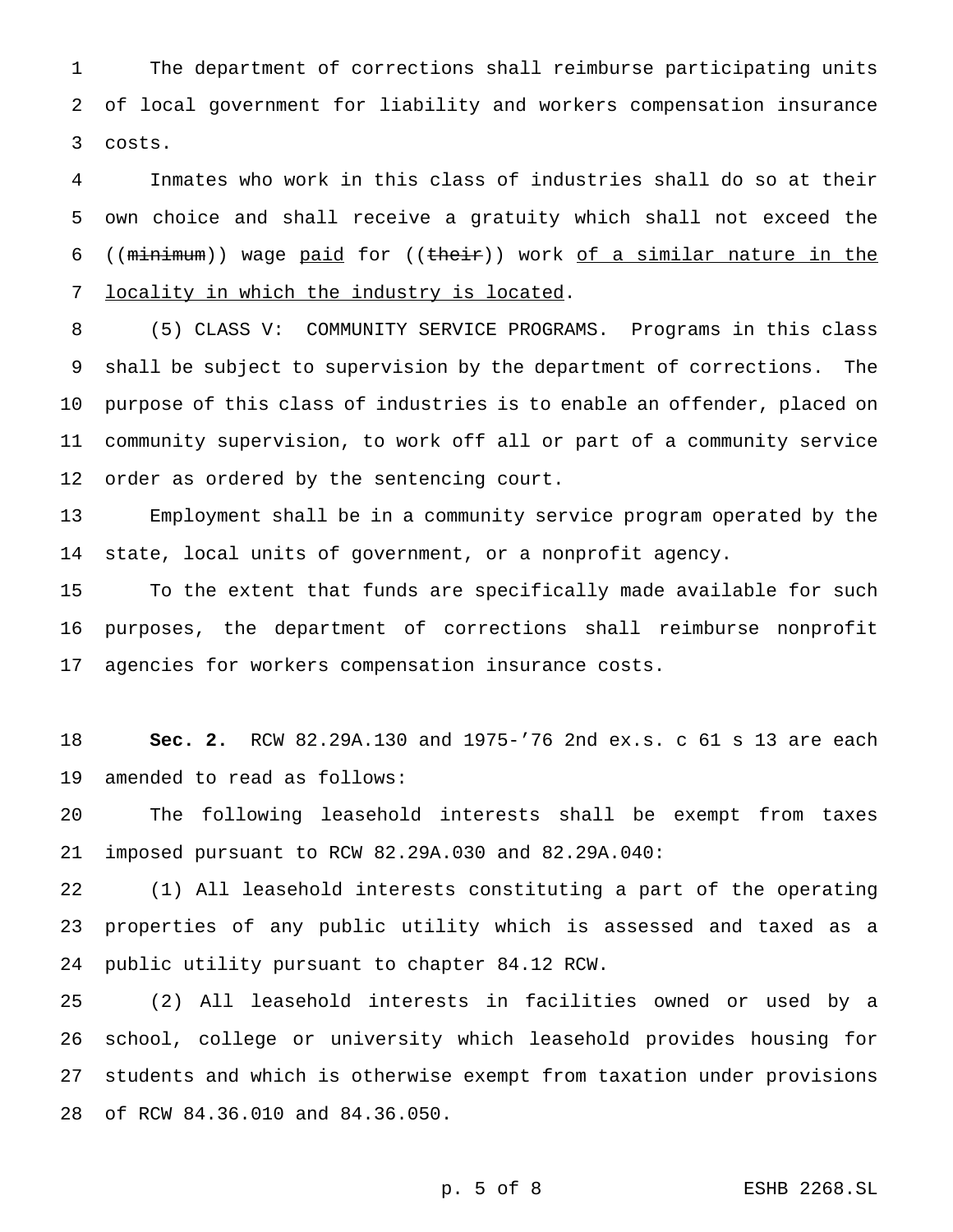(3) All leasehold interests of subsidized housing where the fee ownership of such property is vested in the government of the United States, or the state of Washington or any political subdivision thereof but only if income qualification exists for such housing.

 (4) All leasehold interests used for fair purposes of a nonprofit fair association that sponsors or conducts a fair or fairs which receive support from revenues collected pursuant to RCW 67.16.100 and allocated by the director of the department of agriculture where the fee ownership of such property is vested in the government of the United States, the state of Washington or any of its political subdivisions: PROVIDED, That this exemption shall not apply to the leasehold interest of any sublessee of such nonprofit fair association if such leasehold interest would be taxable if it were the primary lease.

 (5) All leasehold interests in any property of any public entity used as a residence by an employee of that public entity who is required as a condition of employment to live in the publicly owned property.

 (6) All leasehold interests held by enrolled Indians of lands owned or held by any Indian or Indian tribe where the fee ownership of such property is vested in or held in trust by the United States and which are not subleased to other than to a lessee which would qualify pursuant to this chapter, RCW 84.36.451 and 84.40.175.

 (7) All leasehold interests in any real property of any Indian or Indian tribe, band, or community that is held in trust by the United States or is subject to a restriction against alienation imposed by the United States: PROVIDED, That this exemption shall apply only where it is determined that contract rent paid is greater than or equal to ninety percent of fair market rental, to be determined by the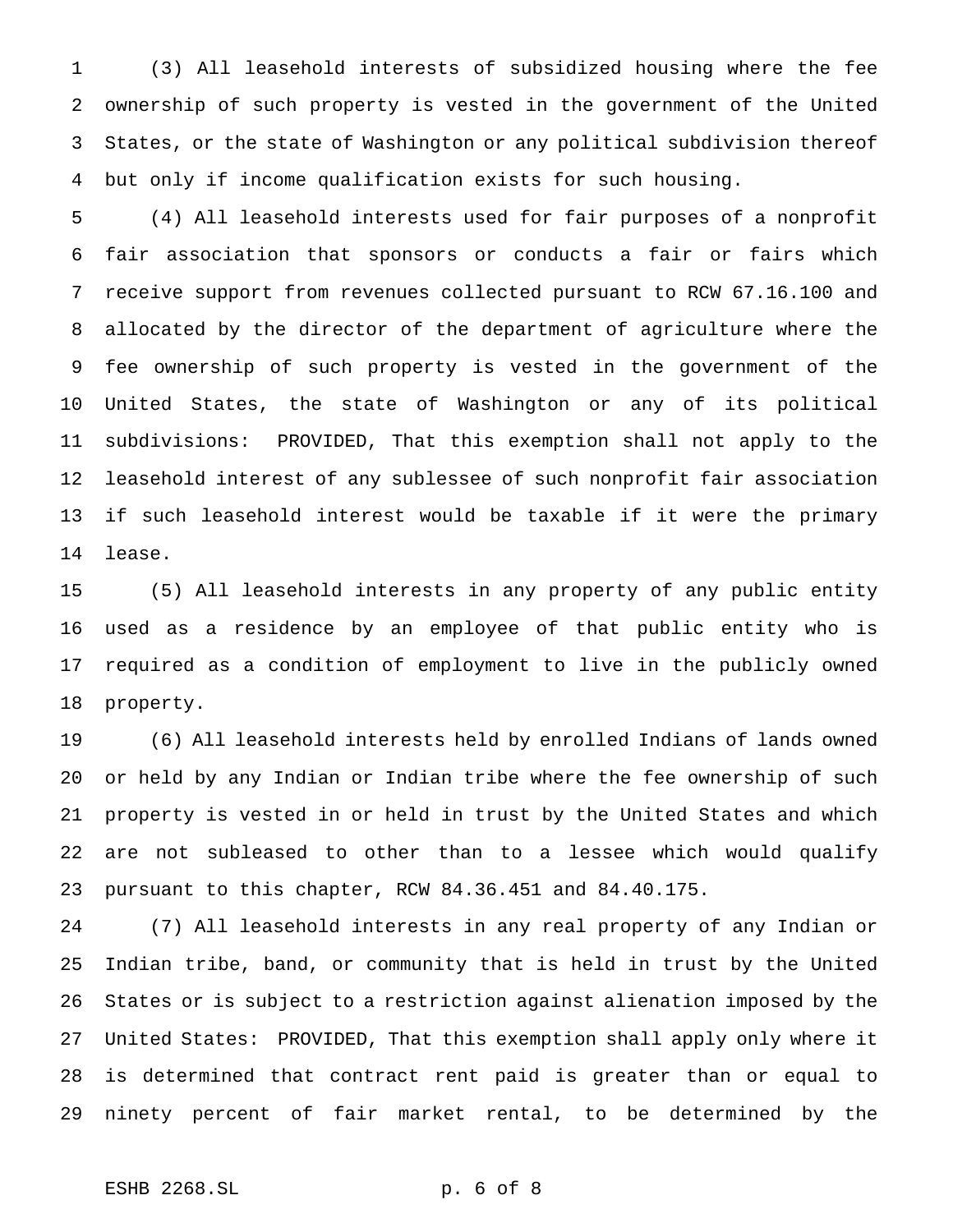department of revenue using the same criteria used to establish taxable rent in RCW 82.29A.020(2)(b).

 (8) All leasehold interests for which annual taxable rent is less than two hundred fifty dollars per year. For purposes of this subsection leasehold interests held by the same lessee in contiguous properties owned by the same lessor shall be deemed a single leasehold interest.

 (9) All leasehold interests which give use or possession of the leased property for a continuous period of less than thirty days: PROVIDED, That for purposes of this subsection, successive leases or lease renewals giving substantially continuous use of possession of the same property to the same lessee shall be deemed a single leasehold interest: PROVIDED FURTHER, That no leasehold interest shall be deemed to give use or possession for a period of less than thirty days solely by virtue of the reservation by the public lessor of the right to use the property or to allow third parties to use the property on an occasional, temporary basis.

 (10) All leasehold interests under month-to-month leases in residential units rented for residential purposes of the lessee pending destruction or removal for the purpose of constructing a public highway or building.

 (11) All leasehold interests in any publicly owned real or personal property to the extent such leasehold interests arises solely by virtue of a contract for public improvements or work executed under the public works statutes of this state or of the United States between the public owner of the property and a contractor.

27 (12) All leasehold interests that give use or possession of state 28 adult correctional facilities for the purposes of operating correctional industries under RCW 72.09.100.